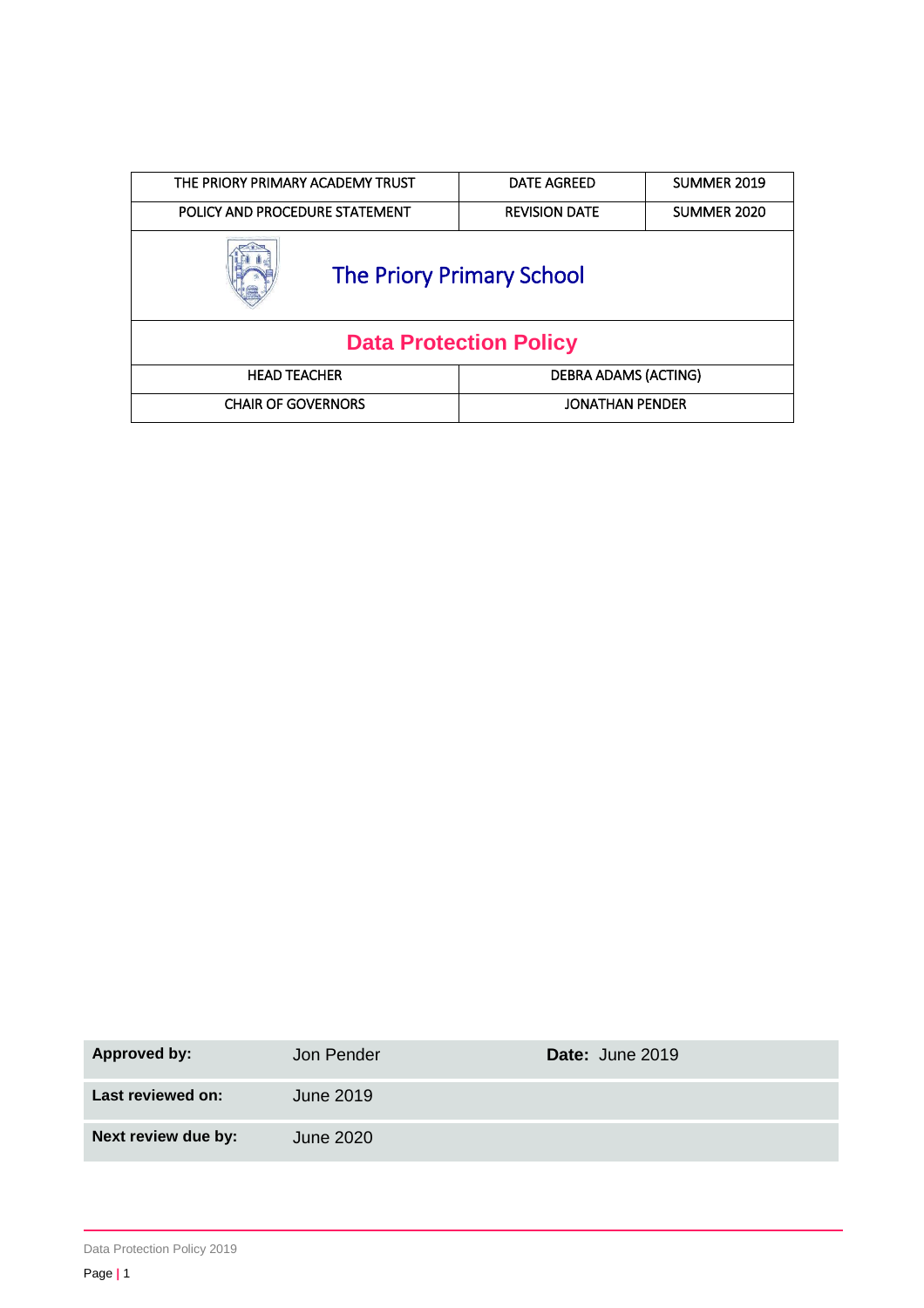# **Contents**

# <span id="page-1-0"></span>**1. Aims**

Our school aims to ensure that all personal data collected about staff, pupils, parents, governors, visitors and other individuals is collected, stored and processed in accordance with the [General Data Protection](https://eur-lex.europa.eu/legal-content/EN/TXT/?qid=1528874672298&uri=CELEX:02016R0679-20160504)  Regulation [\(EU\) 2016/679](https://eur-lex.europa.eu/legal-content/EN/TXT/?qid=1528874672298&uri=CELEX:02016R0679-20160504) (GDPR) and the [Data Protection Act 2018 \(DPA 2018\).](http://www.legislation.gov.uk/ukpga/2018/12/contents/enacted)

This policy applies to all personal data, regardless of whether it is in paper or electronic format.

## <span id="page-1-1"></span>**2. Legislation and guidance**

This policy meets the requirements of the GDPR and the DPA 2018. It is based on guidance published by the Information Commissioner's Office (ICO) on the [GDPR.](https://ico.org.uk/for-organisations/guide-to-the-general-data-protection-regulation-gdpr/)

In addition, this policy complies with our funding agreement and articles of association.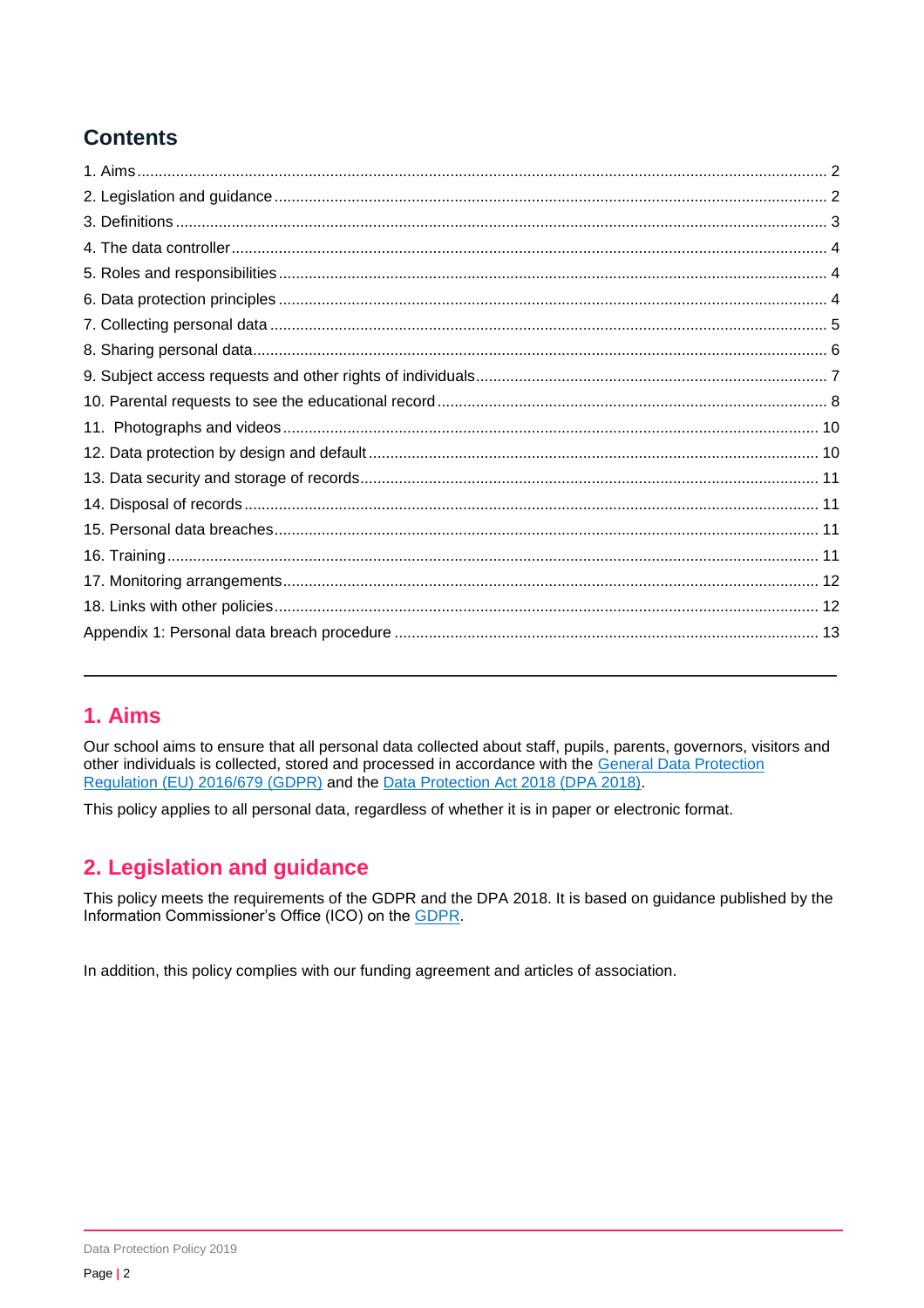# <span id="page-2-0"></span>**3. Definitions**

| <b>TERM</b>                         | <b>DEFINITION</b>                                                                                                                                                                                                                                                                                                                                                                                                                                             |
|-------------------------------------|---------------------------------------------------------------------------------------------------------------------------------------------------------------------------------------------------------------------------------------------------------------------------------------------------------------------------------------------------------------------------------------------------------------------------------------------------------------|
| Personal data                       | Any information relating to an identified, or identifiable, living<br>individual.<br>This may include the individual's:<br>> Name (including initials)<br>> Identification number<br>> Location data<br>> Online identifier, such as a username<br>It may also include factors specific to the individual's physical,<br>physiological, genetic, mental, economic, cultural or social<br>identity.                                                            |
| Special categories of personal data | Personal data which is more sensitive and so needs more<br>protection, including information about an individual's:<br>> Racial or ethnic origin<br>> Political opinions<br>> Religious or philosophical beliefs<br>> Trade union membership<br>> Genetics<br>> Biometrics (such as fingerprints, retina and iris patterns),<br>where used for identification purposes<br>$\blacktriangleright$ Health – physical or mental<br>Sex life or sexual orientation |
| <b>Processing</b>                   | Anything done to personal data, such as collecting, recording,<br>organising, structuring, storing, adapting, altering, retrieving,<br>using, disseminating, erasing or destroying.<br>Processing can be automated or manual.                                                                                                                                                                                                                                 |
| Data subject                        | The identified or identifiable individual whose personal data is<br>held or processed.                                                                                                                                                                                                                                                                                                                                                                        |
| Data controller                     | A person or organisation that determines the purposes and the<br>means of processing of personal data.                                                                                                                                                                                                                                                                                                                                                        |
| Data processor                      | A person or other body, other than an employee of the data<br>controller, who processes personal data on behalf of the data<br>controller.                                                                                                                                                                                                                                                                                                                    |
| Personal data breach                | A breach of security leading to the accidental or unlawful<br>destruction, loss, alteration, unauthorised disclosure of, or<br>access to, personal data.                                                                                                                                                                                                                                                                                                      |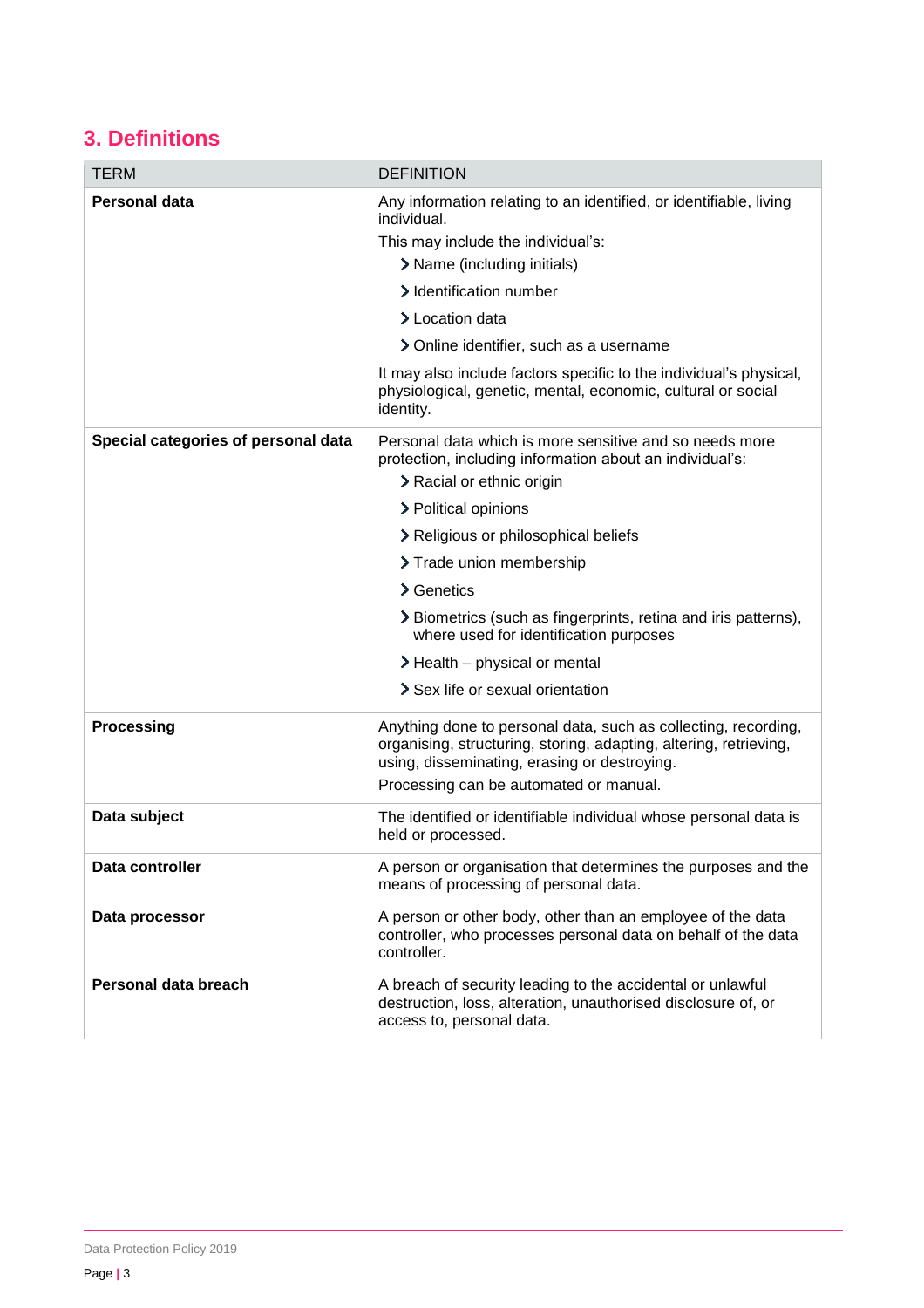### <span id="page-3-0"></span>**4. The data controller**

Our school processes personal data relating to parents, pupils, staff, governors, visitors and others, and therefore is a data controller.

The school is registered with the ICO and has paid its data protection fee to the ICO,

## <span id="page-3-1"></span>**5. Roles and responsibilities**

This policy applies to **all staff** employed by our school, and to external organisations or individuals working on our behalf. Staff who do not comply with this policy may face disciplinary action.

#### **5.1 Governing board**

The governing board has overall responsibility for ensuring that our school complies with all relevant data protection obligations.

### **5.2 Data protection officer**

The data protection officer (DPO) is responsible for overseeing the implementation of this policy, monitoring our compliance with data protection law, and developing related policies and guidelines where applicable.

They will provide an annual report of their activities directly to the governing board and, where relevant, report to the board their advice and recommendations on school data protection issues.

The DPO is also the first point of contact for individuals whose data the school processes, and for the ICO.

Full details of the DPO's responsibilities are set out in their job description.

Our DPO is Aine Razzell and is contactable via 01256 850062

#### **5.3 Headteacher**

The headteacher acts as the representative of the data controller on a day-to-day basis.

#### **5.4 All staff**

Staff are responsible for:

- Collecting, storing and processing any personal data in accordance with this policy
- Informing the school of any changes to their personal data, such as a change of address
- Contacting the DPO in the following circumstances:
	- With any questions about the operation of this policy, data protection law, retaining personal data or keeping personal data secure
	- If they have any concerns that this policy is not being followed
	- If they are unsure whether or not they have a lawful basis to use personal data in a particular way
	- If they need to rely on or capture consent, draft a privacy notice, deal with data protection rights invoked by an individual, or transfer personal data outside the European Economic Area
	- If there has been a data breach
	- Whenever they are engaging in a new activity that may affect the privacy rights of individuals
	- If they need help with any contracts or sharing personal data with third parties

### <span id="page-3-2"></span>**6. Data protection principles**

The GDPR is based on data protection principles that our school must comply with.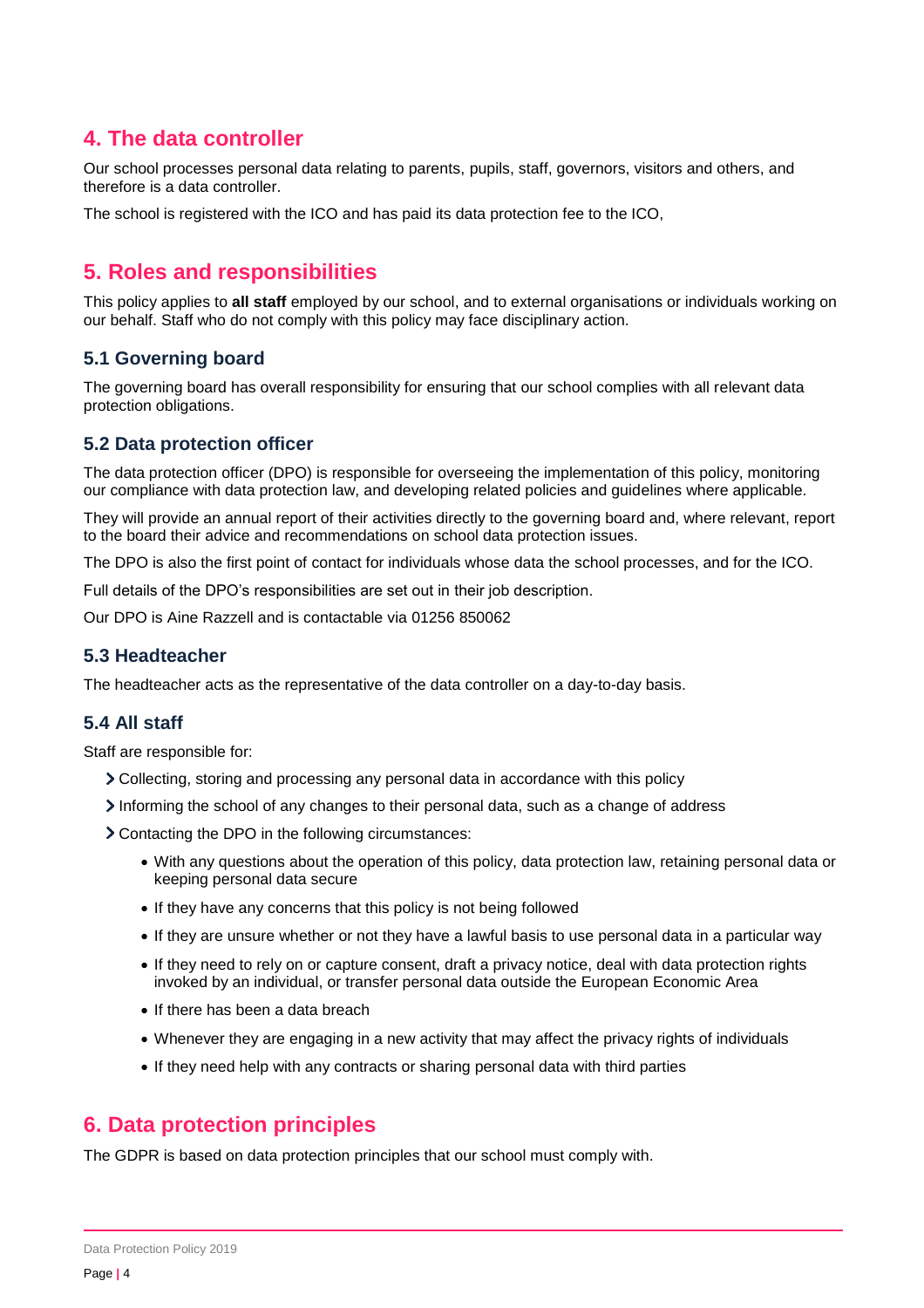The principles say that personal data must be:

- Processed lawfully, fairly and in a transparent manner
- Collected for specified, explicit and legitimate purposes
- Adequate, relevant and limited to what is necessary to fulfil the purposes for which it is processed
- Accurate and, where necessary, kept up to date
- $\geq$  Kept for no longer than is necessary for the purposes for which it is processed
- Processed in a way that ensures it is appropriately secure

This policy sets out how the school aims to comply with these principles.

## <span id="page-4-0"></span>**7. Collecting personal data**

#### **7.1 Lawfulness, fairness and transparency**

We will only process personal data where we have one of 6 'lawful bases' (legal reasons) to do so under data protection law:

- The data needs to be processed so that the school can **fulfil a contract** with the individual, or the individual has asked the school to take specific steps before entering into a contract
- The data needs to be processed so that the school can **comply with a legal obligation**
- The data needs to be processed to ensure the **vital interests** of the individual or another person i.e. to protect someone's life
- The data needs to be processed so that the school, as a public authority, can **perform a task in the public interest or exercise its official authority**
- The data needs to be processed for the **legitimate interests** of the school (where the processing is not for any tasks the school performs as a public authority) or a third party, provided the individual's rights and freedoms are not overridden
- The individual (or their parent/carer when appropriate in the case of a pupil) has freely given clear **consent**

For special categories of personal data, we will also meet one of the special category conditions for processing under data protection law:

- The individual (or their parent/carer when appropriate in the case of a pupil) has given **explicit consent**
- The data needs to be processed to perform or exercise obligations or rights in relation to **employment, social security or social protection law**
- The data needs to be processed to ensure the **vital interests** of the individual or another person, where the individual is physically or legally incapable of giving consent
- The data has already been made **manifestly public** by the individual
- The data needs to be processed for the establishment, exercise or defence of **legal claims**
- The data needs to be processed for reasons of **substantial public interest** as defined in legislation
- The data needs to be processed for **health or social care purposes**, and the processing is done by, or under the direction of, a health or social work professional or by any other person obliged to confidentiality under law
- The data needs to be processed for **public health reasons**, and the processing is done by, or under the direction of, a health professional or by any other person obliged to confidentiality under law
- The data needs to be processed for **archiving purposes**, scientific or historical research purposes, or statistical purposes, and the processing is in the public interest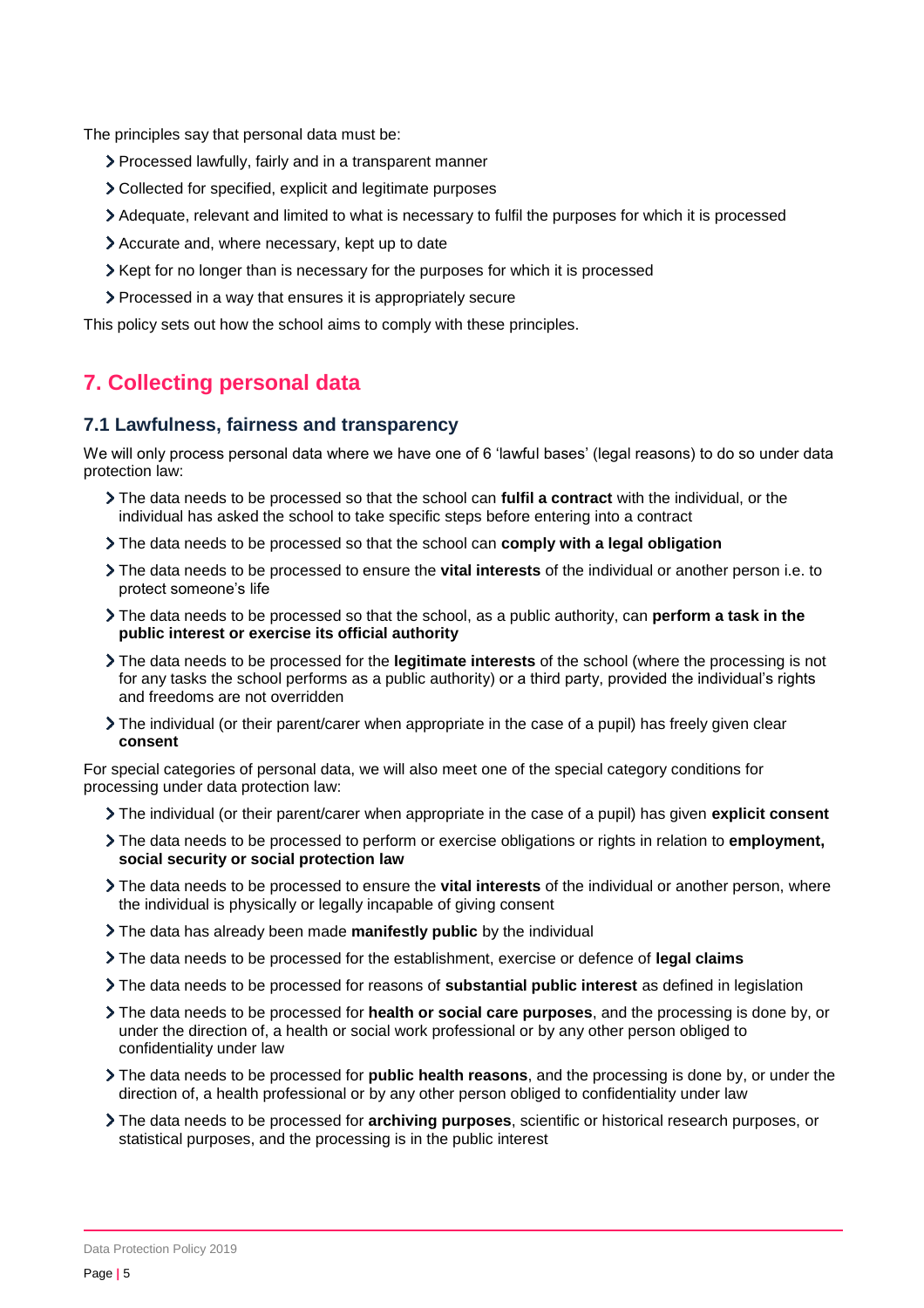For criminal offence data, we will meet both a lawful basis and a condition set out under data protection law. Conditions include:

- The individual (or their parent/carer when appropriate in the case of a pupil) has given **consent**
- The data needs to be processed to ensure the **vital interests** of the individual or another person, where the individual is physically or legally incapable of giving consent
- The data has already been made **manifestly public** by the individual
- The data needs to be processed for or in connection with legal proceedings, to obtain legal advice, or for the establishment, exercise or defence of **legal rights**
- The data needs to be processed for reasons of **substantial public interest** as defined in legislation

Whenever we first collect personal data directly from individuals, we will provide them with the relevant information required by data protection law.

We will always consider the fairness of our data processing. We will ensure we do not handle personal data in ways that individuals would not reasonably expect, or use personal data in ways which have unjustified adverse effects on them.

#### **7.2 Limitation, minimisation and accuracy**

We will only collect personal data for specified, explicit and legitimate reasons. We will explain these reasons to the individuals when we first collect their data.

If we want to use personal data for reasons other than those given when we first obtained it, we will inform the individuals concerned before we do so, and seek consent where necessary.

Staff must only process personal data where it is necessary in order to do their jobs.

We will keep data accurate and, where necessary, up-to-date. Inaccurate data will be rectified or erased when appropriate.

In addition, when staff no longer need the personal data they hold, they must ensure it is deleted or anonymised. This will be done in accordance with the school's record retention schedule.

### <span id="page-5-0"></span>**8. Sharing personal data**

We will not normally share personal data with anyone else without consent, but there are certain circumstances where we may be required to do so. These include, but are not limited to, situations where:

- There is an issue with a pupil or parent/carer that puts the safety of our staff at risk
- We need to liaise with other agencies we will seek consent as necessary before doing this
- Our suppliers or contractors need data to enable us to provide services to our staff and pupils for example, IT companies. When doing this, we will:
	- Only appoint suppliers or contractors which can provide sufficient guarantees that they comply with data protection law
	- Establish a contract with the supplier or contractor to ensure the fair and lawful processing of any personal data we share
	- Only share data that the supplier or contractor needs to carry out their service

We will also share personal data with law enforcement and government bodies where we are legally required to do so.

We may also share personal data with emergency services and local authorities to help them to respond to an emergency situation that affects any of our pupils or staff.

Where we transfer personal data internationally, we will do so in accordance with data protection law.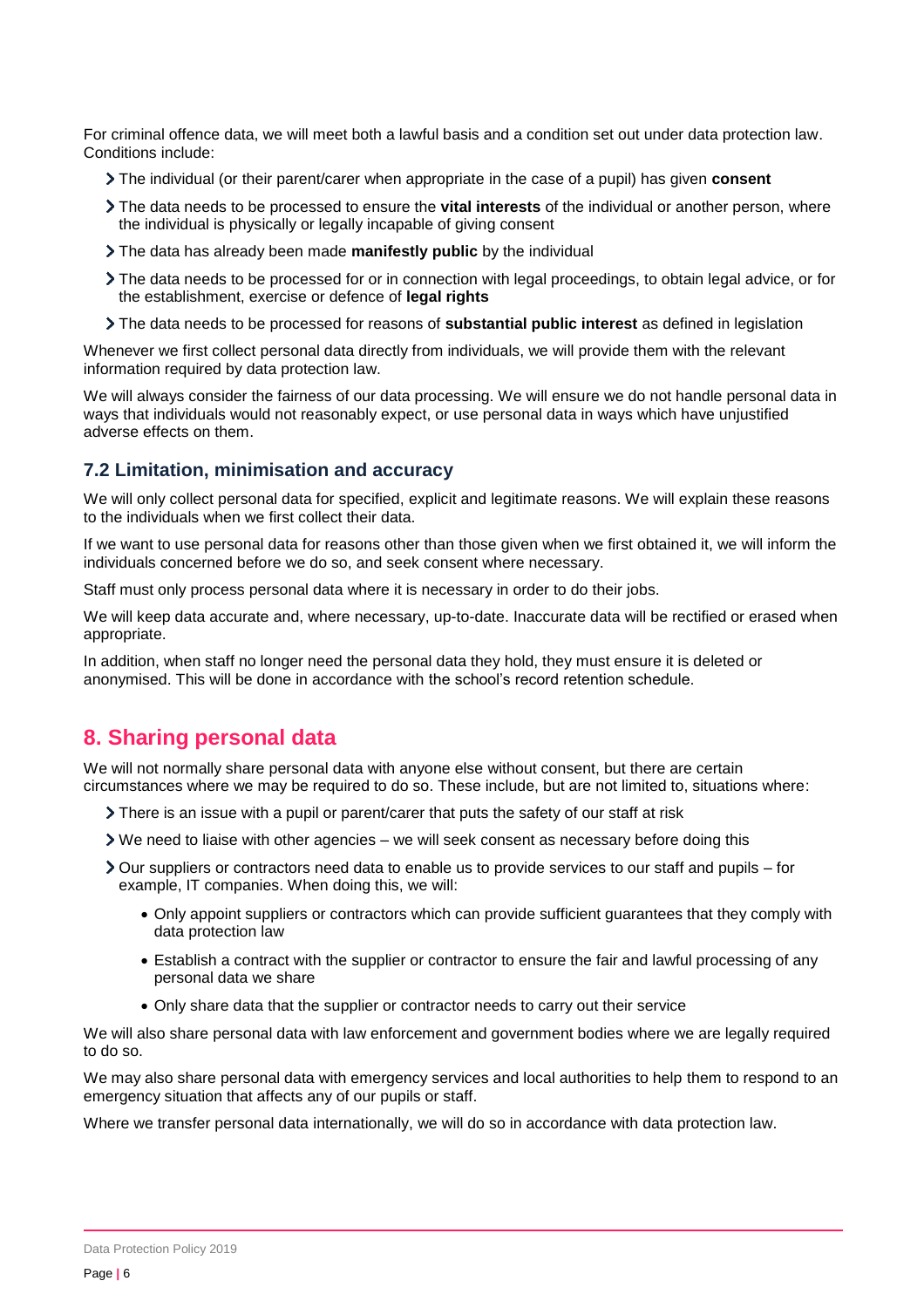## <span id="page-6-0"></span>**9. Subject access requests and other rights of individuals**

#### **9.1 Subject access requests**

Individuals have a right to make a 'subject access request' to gain access to personal information that the school holds about them. This includes:

- Confirmation that their personal data is being processed
- Access to a copy of the data
- > The purposes of the data processing
- > The categories of personal data concerned
- Who the data has been, or will be, shared with
- How long the data will be stored for, or if this isn't possible, the criteria used to determine this period
- Where relevant, the existence of the right to request rectification, erasure or restriction, or to object to such processing
- The right to lodge a complaint with the ICO or another supervisory authority
- > The source of the data, if not the individual
- Whether any automated decision-making is being applied to their data, and what the significance and consequences of this might be for the individual
- The safeguards provided if the data is being transferred internationally

Subject access requests can be submitted in any form, but we may be able to respond to requests more quickly if they are made in writing and include:

- > Name of individual
- > Correspondence address
- Contact number and email address
- > Details of the information requested

If staff receive a subject access request in any form they must immediately forward it to the DPO.

#### **9.2 Children and subject access requests**

Personal data about a child belongs to that child, and not the child's parents or carers. For a parent or carer to make a subject access request with respect to their child, the child must either be unable to understand their rights and the implications of a subject access request, or have given their consent.

Children below the age of 12 are generally not regarded to be mature enough to understand their rights and the implications of a subject access request. Therefore, most subject access requests from parents or carers of pupils at our school may be granted without the express permission of the pupil. This is not a rule and a pupil's ability to understand their rights will always be judged on a case-by-case basis.

#### **9.3 Responding to subject access requests**

When responding to requests, we:

- May ask the individual to provide 2 forms of identification
- May contact the individual via phone to confirm the request was made
- Will respond without delay and within 1 month of receipt of the request (or receipt of the additional information needed to confirm identity, where relevant)
- Will provide the information free of charge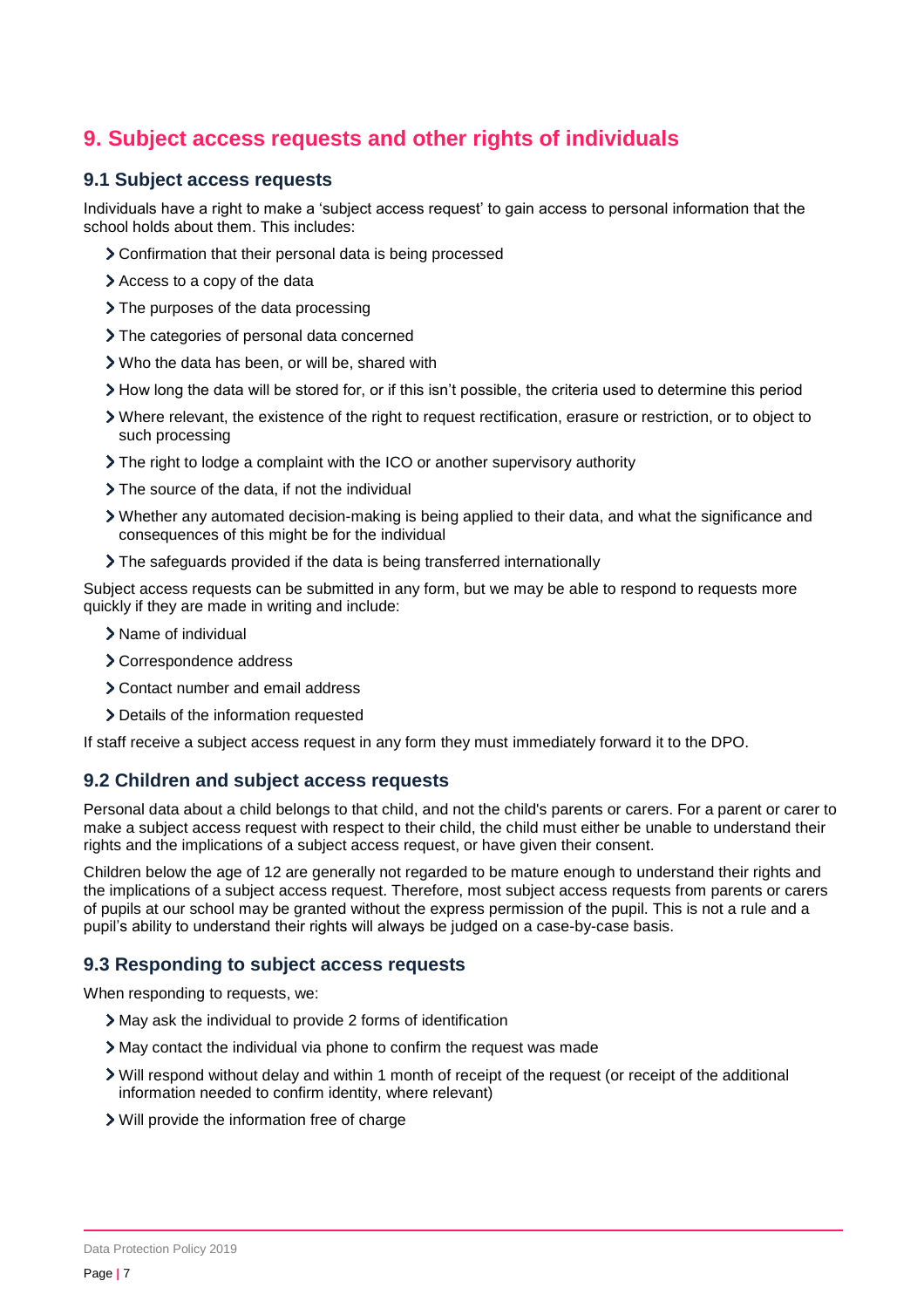May tell the individual we will comply within 3 months of receipt of the request, where a request is complex or numerous. We will inform the individual of this within 1 month, and explain why the extension is necessary

We may not disclose information for a variety of reasons, such as if it:

- Might cause serious harm to the physical or mental health of the pupil or another individual
- Would reveal that the child is being or has been abused, or is at risk of abuse, where the disclosure of that information would not be in the child's best interests
- Would include another person's personal data that we can't reasonably anonymise, and we don't have the other person's consent and it would be unreasonable to proceed without it
- Is part of certain sensitive documents, such as those related to crime, immigration, legal proceedings or legal professional privilege, management forecasts, negotiations, confidential references, or exam scripts

If the request is unfounded or excessive, we may refuse to act on it, or charge a reasonable fee to cover administrative costs. We will take into account whether the request is repetitive in nature when making this decision.

When we refuse a request, we will tell the individual why, and tell them they have the right to complain to the ICO or they can seek to enforce their subject access right through the courts.

### **9.4 Other data protection rights of the individual**

In addition to the right to make a subject access request (see above), and to receive information when we are collecting their data about how we use and process it (see section 7), individuals also have the right to:

- Withdraw their consent to processing at any time
- Ask us to rectify, erase or restrict processing of their personal data (in certain circumstances)
- > Prevent use of their personal data for direct marketing
- Object to processing which has been justified on the basis of public interest, official authority or legitimate interests
- Challenge decisions based solely on automated decision making or profiling (i.e. making decisions or evaluating certain things about an individual based on their personal data with no human involvement)
- > Be notified of a data breach (in certain circumstances)
- > Make a complaint to the ICO
- Ask for their personal data to be transferred to a third party in a structured, commonly used and machine-readable format (in certain circumstances)

Individuals should submit any request to exercise these rights to the DPO. If staff receive such a request, they must immediately forward it to the DPO.

### <span id="page-7-0"></span>**10. Parental requests to see the educational record**

Parents, or those with parental responsibility, have a legal right to free access to their child's educational record (which includes most information about a pupil) within 15 school days of receipt of a written request.

This right applies as long as the pupil concerned is aged under 18.

There are certain circumstances in which this right can be denied, such as if releasing the information might cause serious harm to the physical or mental health of the pupil or another individual, or if it would mean releasing exam marks before they are officially announced.

If the request is for a copy of the educational record, the school may charge a fee to cover the cost of supplying it.

Data Protection Policy 2019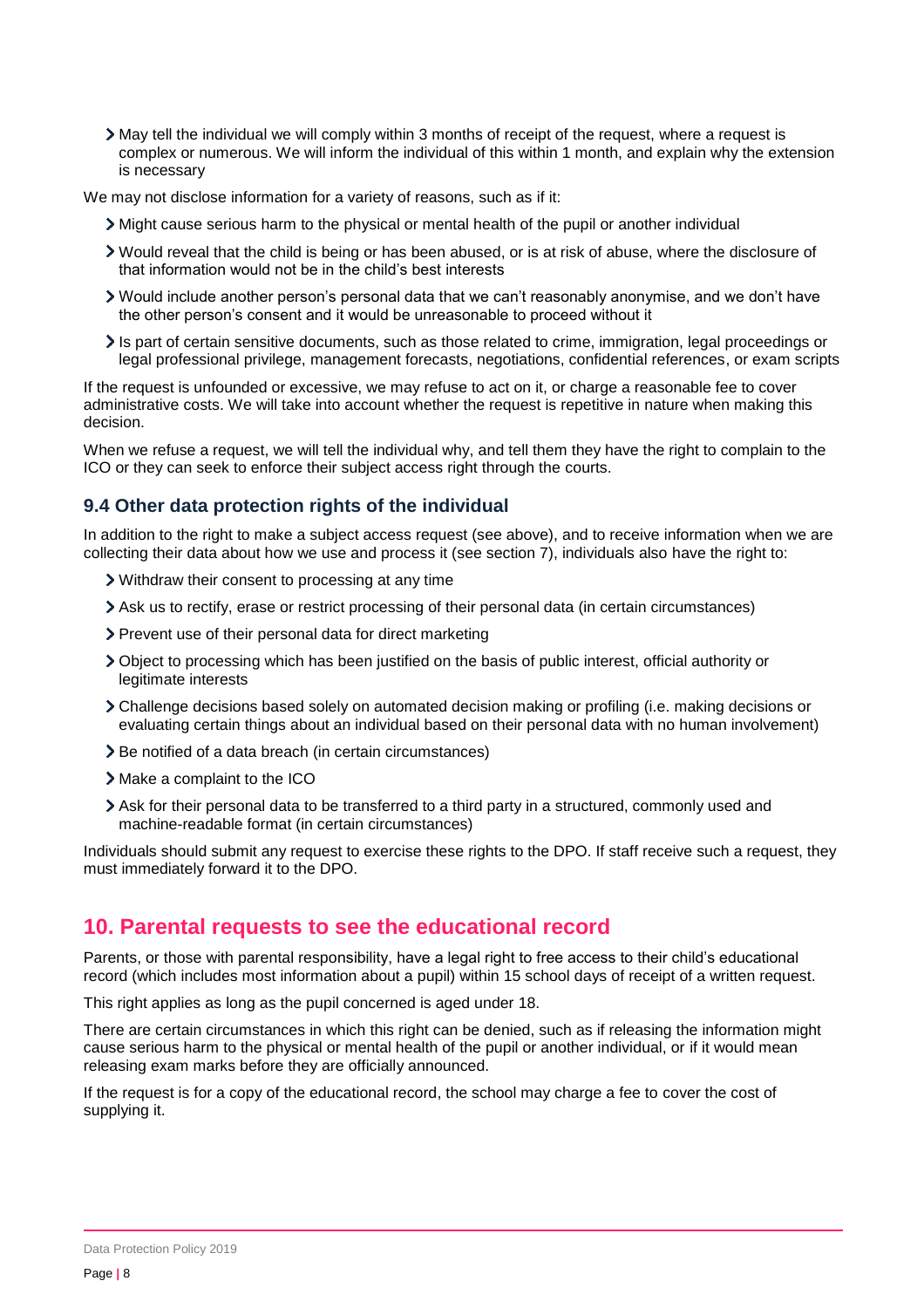| Number of pages of information to be<br>supplied | Maximum fee (£) |
|--------------------------------------------------|-----------------|
| $1 - 19$                                         | 1.00            |
| 20-29                                            | 2.00            |
| 30-39                                            | 3.00            |
| 40-49                                            | 4.00            |
| 50-59                                            | 5.00            |
| 60-69                                            | 6.00            |
| 70-79                                            | 7.00            |
| 80-89                                            | 8.00            |
| 90-99                                            | 9.00            |
| 100-149                                          | 10.00           |
| 150-199                                          | 15.00           |
| 200-249                                          | 20.00           |
| 250-299                                          | 25.00           |
| 300-349                                          | 30.00           |
| 350-399                                          | 35.00           |
| 400-449                                          | 40.00           |
| 450-499                                          | 45.00           |
| $500+$                                           | 50.00           |

If a subject access request does not relate to the educational record, we will respond within 40 calendar days. The maximum charge that will apply is £10.00.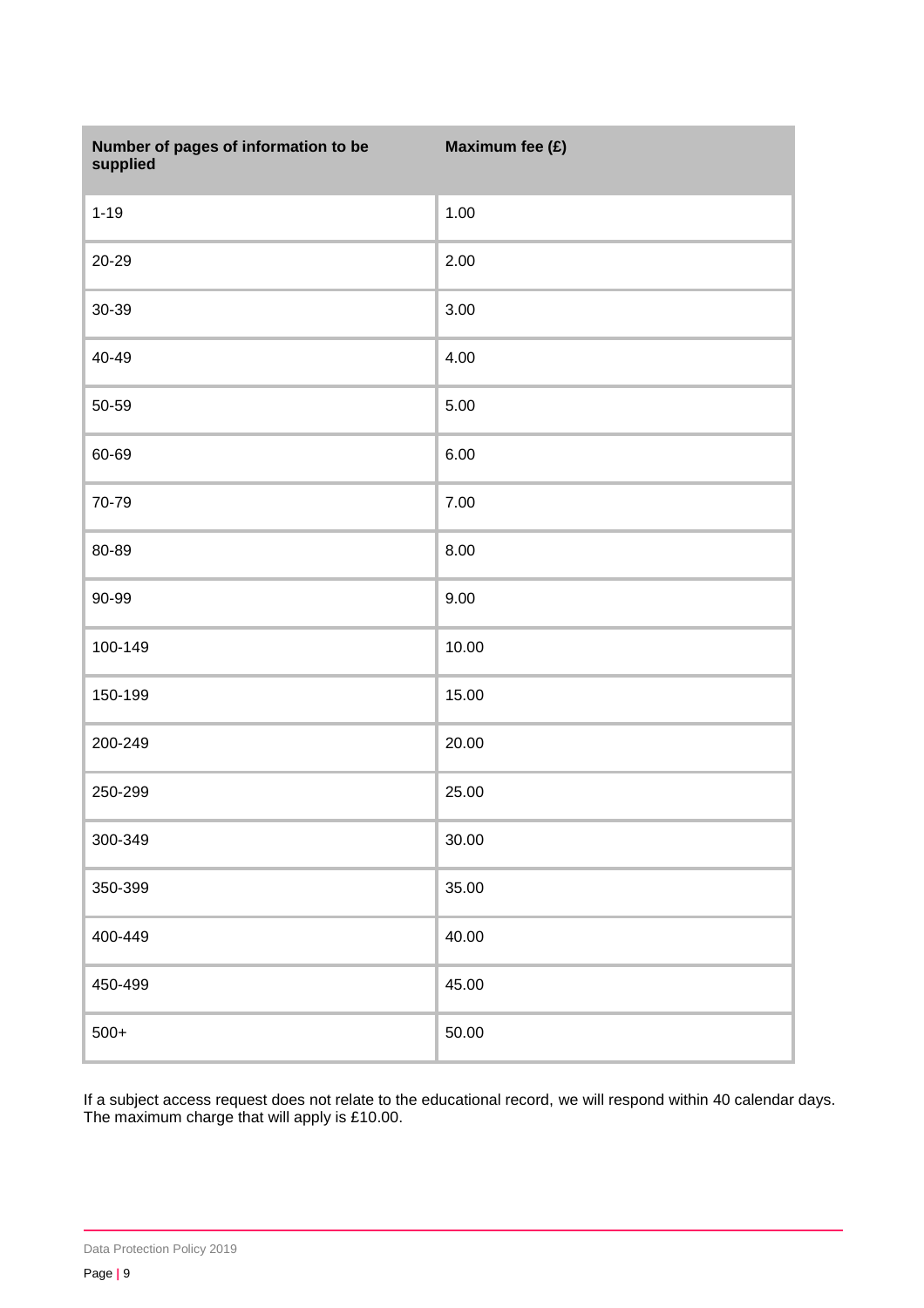### <span id="page-9-0"></span>**11. Photographs and videos**

As part of our school activities, we may take photographs and record images of individuals within our school.

We will obtain written consent from parents/carers for photographs and videos to be taken of their child for communication, marketing and promotional materials. We will clearly explain how the photograph and/or video will be used to both the parent/carer and pupil.

Any photographs and videos taken by parents/carers at school events for their own personal use are not covered by data protection legislation. However, we will ask that photos or videos with other pupils are not shared publicly on social media for safeguarding reasons, unless all the relevant parents/carers have agreed to this.

Where the school takes photographs and videos, uses may include:

- Within school on notice boards and in school magazines, brochures, newsletters, end of year memorabilia etc.
- Outside of school by external agencies such as the school photographer, newspapers, campaigns
- Online on our school website or social media pages

Consent can be refused or withdrawn at any time. If consent is withdrawn, we will delete the photograph or video and not distribute it further.

When using photographs and videos in this way we will not accompany them with any other personal information about the child, to ensure they cannot be identified.

See our safeguarding policy, ICT and internet acceptable use policy, for more information on our use of photographs and videos.

### <span id="page-9-1"></span>**12. Data protection by design and default**

We will put measures in place to show that we have integrated data protection into all of our data processing activities, including:

- Appointing a suitably qualified DPO, and ensuring they have the necessary resources to fulfil their duties and maintain their expert knowledge
- Only processing personal data that is necessary for each specific purpose of processing, and always in line with the data protection principles set out in relevant data protection law (see section 6)
- Completing data protection impact assessments where the school's processing of personal data presents a high risk to rights and freedoms of individuals, and when introducing new technologies (the DPO will advise on this process)
- Integrating data protection into internal documents including this policy, any related policies and privacy notices
- Regularly training members of staff on data protection law, this policy, any related policies and any other data protection matters; we will also keep a record of attendance
- Regularly conducting reviews and audits to test our privacy measures and make sure we are compliant
- Appropriate safeguards being put in place if we transfer any personal data outside of the European Economic Area (EEA), where different data protection laws will apply
- Maintaining records of our processing activities, including:
	- For the benefit of data subjects, making available the name and contact details of our school and DPO and all information we are required to share about how we use and process their personal data (via our privacy notices)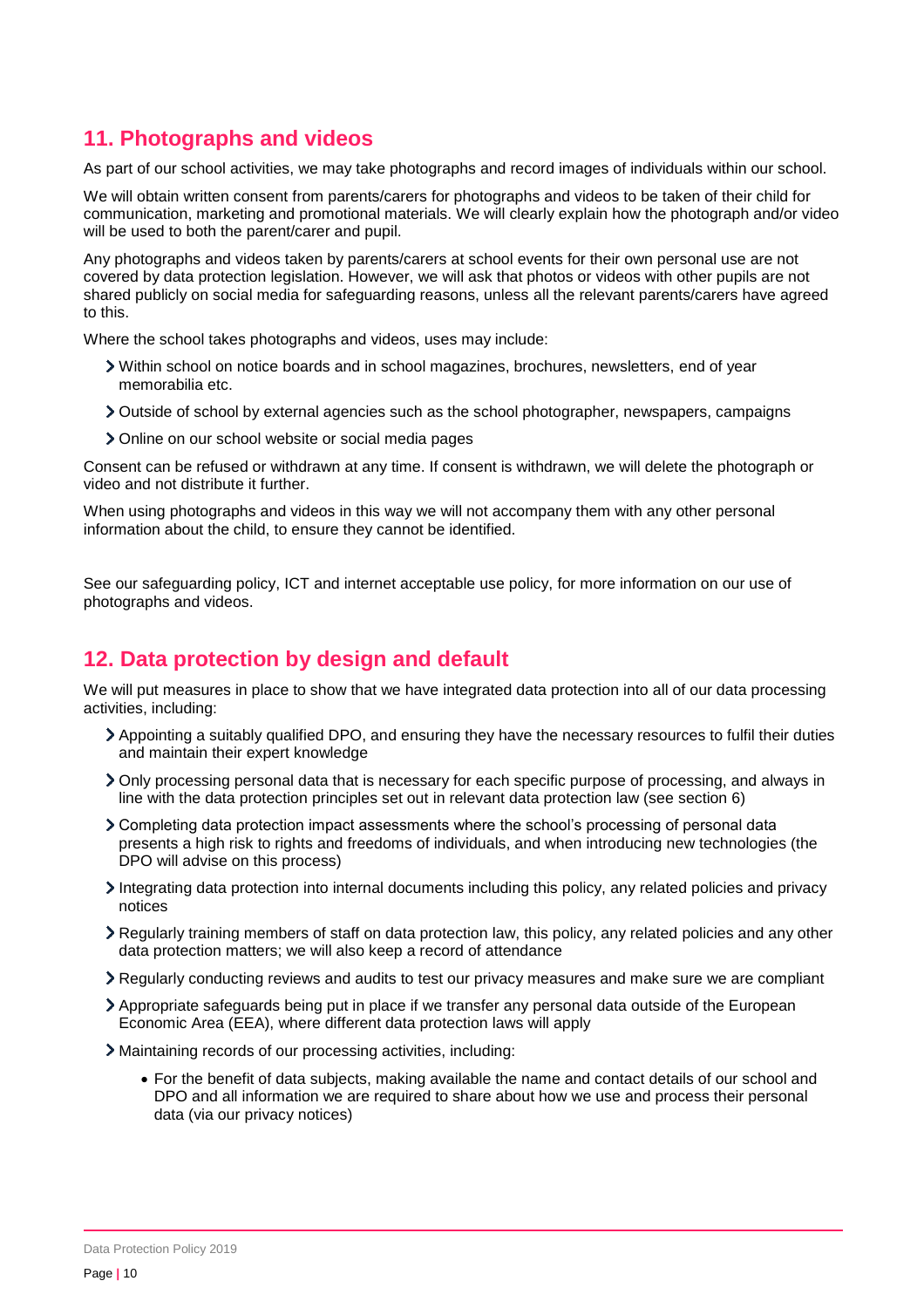For all personal data that we hold, maintaining an internal record of the type of data, type of data subject, how and why we are using the data, any third-party recipients, any transfers outside of the EEA and the safeguards for those, retention periods and how we are keeping the data secure

### <span id="page-10-0"></span>**13. Data security and storage of records**

We will protect personal data and keep it safe from unauthorised or unlawful access, alteration, processing or disclosure, and against accidental or unlawful loss, destruction or damage.

In particular:

- Paper-based records and portable electronic devices, such as laptops and hard drives that contain personal data, are kept under lock and key when not in use
- Papers containing confidential personal data must not be left on office and classroom desks, on staffroom tables, or left anywhere else where there is general access
- Where personal information needs to be taken off site, staff must sign it in and out from the school office
- Passwords that are at least 10 characters long containing letters and numbers are used to access school computers, laptops and other electronic devices. Staff and pupils are reminded that they should not reuse passwords from other sites
- Encryption software is used to protect all portable devices and removable media, such as laptops and USB devices
- Staff, pupils or governors who store personal information on their personal devices are expected to follow the same security procedures as for school-owned equipment (see our ICT and internet acceptable use policy)
- Where we need to share personal data with a third party, we carry out due diligence and take reasonable steps to ensure it is stored securely and adequately protected (see section 8)

## <span id="page-10-1"></span>**14. Disposal of records**

Personal data that is no longer needed will be disposed of securely. Personal data that has become inaccurate or out of date will also be disposed of securely, where we cannot or do not need to rectify or update it.

For example, we will shred or incinerate paper-based records, and overwrite or delete electronic files. We may also use a third party to safely dispose of records on the school's behalf. If we do so, we will require the third party to provide sufficient guarantees that it complies with data protection law.

### <span id="page-10-2"></span>**15. Personal data breaches**

The school will make all reasonable endeavours to ensure that there are no personal data breaches.

In the unlikely event of a suspected data breach, we will follow the procedure set out in appendix 1.

When appropriate, we will report the data breach to the ICO within 72 hours after becoming aware of it. Such breaches in a school context may include, but are not limited to:

- A non-anonymised dataset being published on the school website which shows the exam results of pupils eligible for the pupil premium
- Safeguarding information being made available to an unauthorised person
- The theft of a school laptop containing non-encrypted personal data about pupils

## <span id="page-10-3"></span>**16. Training**

All staff and governors are provided with data protection training as part of their induction process.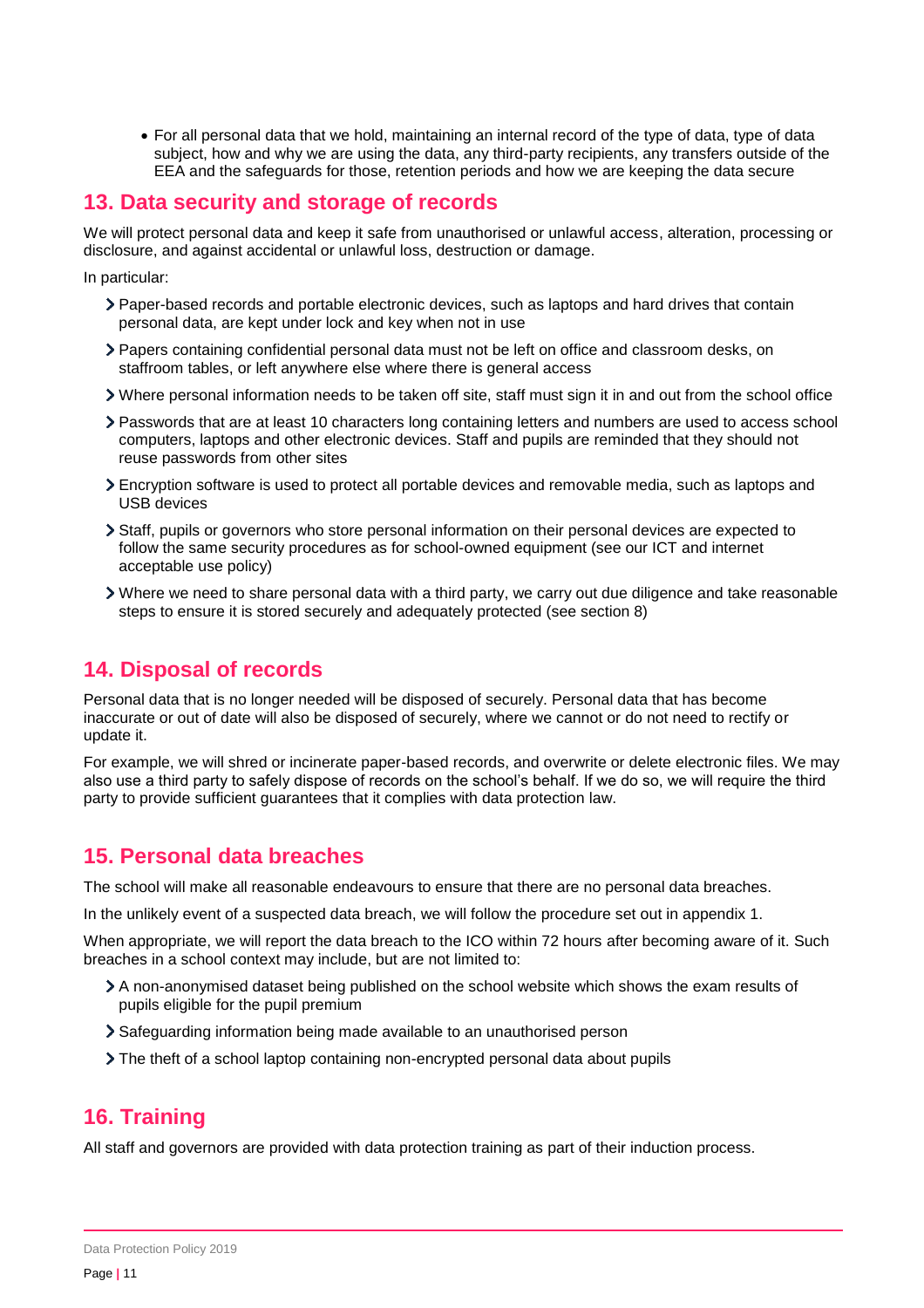Data protection will also form part of continuing professional development, where changes to legislation, guidance or the school's processes make it necessary.

### <span id="page-11-0"></span>**17. Monitoring arrangements**

The DPO is responsible for monitoring and reviewing this policy.

<span id="page-11-1"></span>This policy will be reviewed **annually** and shared with the full governing board.

### **18. Links with other policies**

This data protection policy is linked to our:

- > Freedom of information publication scheme
- > Safeguarding Policy
- ICT and internet acceptable use Policy
- > School records retention schedule
- Code of conduct Policy (Staff & Governors)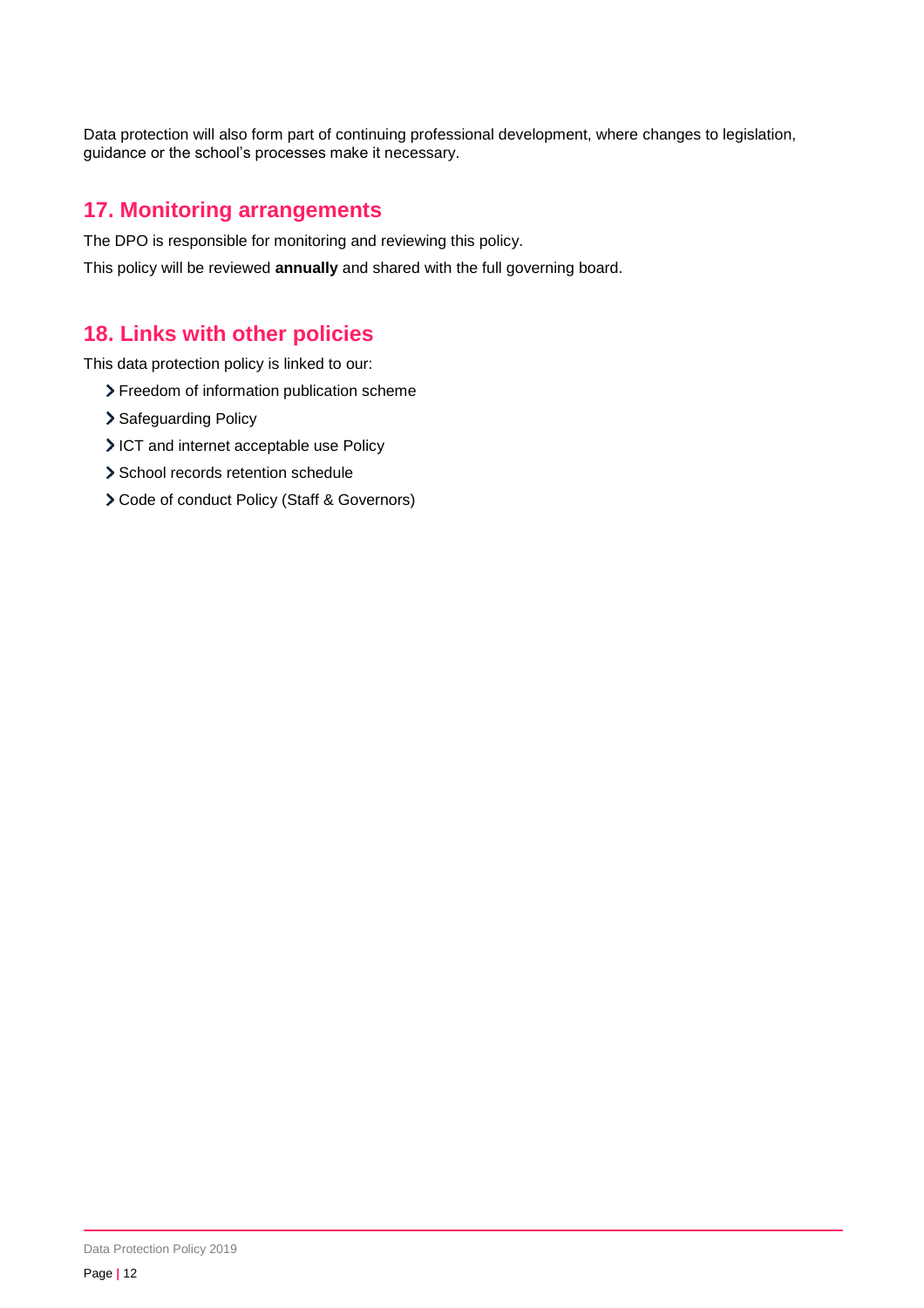#### <span id="page-12-0"></span>**Appendix 1: Personal data breach procedure**

This procedure is based on [guidance on personal data breaches](https://ico.org.uk/for-organisations/guide-to-the-general-data-protection-regulation-gdpr/personal-data-breaches/) produced by the ICO.

- On finding or causing a breach, or potential breach, the staff member or data processor must immediately notify the DPO
- The DPO will investigate the report, and determine whether a breach has occurred. To decide, the DPO will consider whether personal data has been accidentally or unlawfully:
	- Lost
	- Stolen
	- Destroyed
	- Altered
	- Disclosed or made available where it should not have been
	- Made available to unauthorised people
- The DPO will alert the headteacher and the chair of governors
- The DPO will make all reasonable efforts to contain and minimise the impact of the breach, assisted by relevant staff members or data processors where necessary (actions relevant to specific data types are set out at the end of this procedure)
- The DPO will assess the potential consequences, based on how serious they are, and how likely they are to happen
- The DPO will work out whether the breach must be reported to the ICO. This must be judged on a caseby-case basis. To decide, the DPO will consider whether the breach is likely to negatively affect people's rights and freedoms, and cause them any physical, material or non-material damage (e.g. emotional distress), including through:
	- Loss of control over their data
	- Discrimination
	- Identify theft or fraud
	- Financial loss
	- Unauthorised reversal of pseudonymisation (for example, key-coding)
	- Damage to reputation
	- Loss of confidentiality
	- Any other significant economic or social disadvantage to the individual(s) concerned
- If it's likely that there will be a risk to people's rights and freedoms, the DPO must notify the ICO.
- The DPO will document the decision (either way), in case it is challenged at a later date by the ICO or an individual affected by the breach. Documented decisions are stored, on the school's computer system
- If Where the ICO must be notified, the DPO will do this via the ['report a breach' page](https://ico.org.uk/for-organisations/report-a-breach/) of the ICO website, or through their breach report line (0303 123 1113), within 72 hours. As required, the DPO will set out:
	- A description of the nature of the personal data breach including, where possible:
		- o The categories and approximate number of individuals concerned
		- $\circ$  The categories and approximate number of personal data records concerned
	- The name and contact details of the DPO
	- A description of the likely consequences of the personal data breach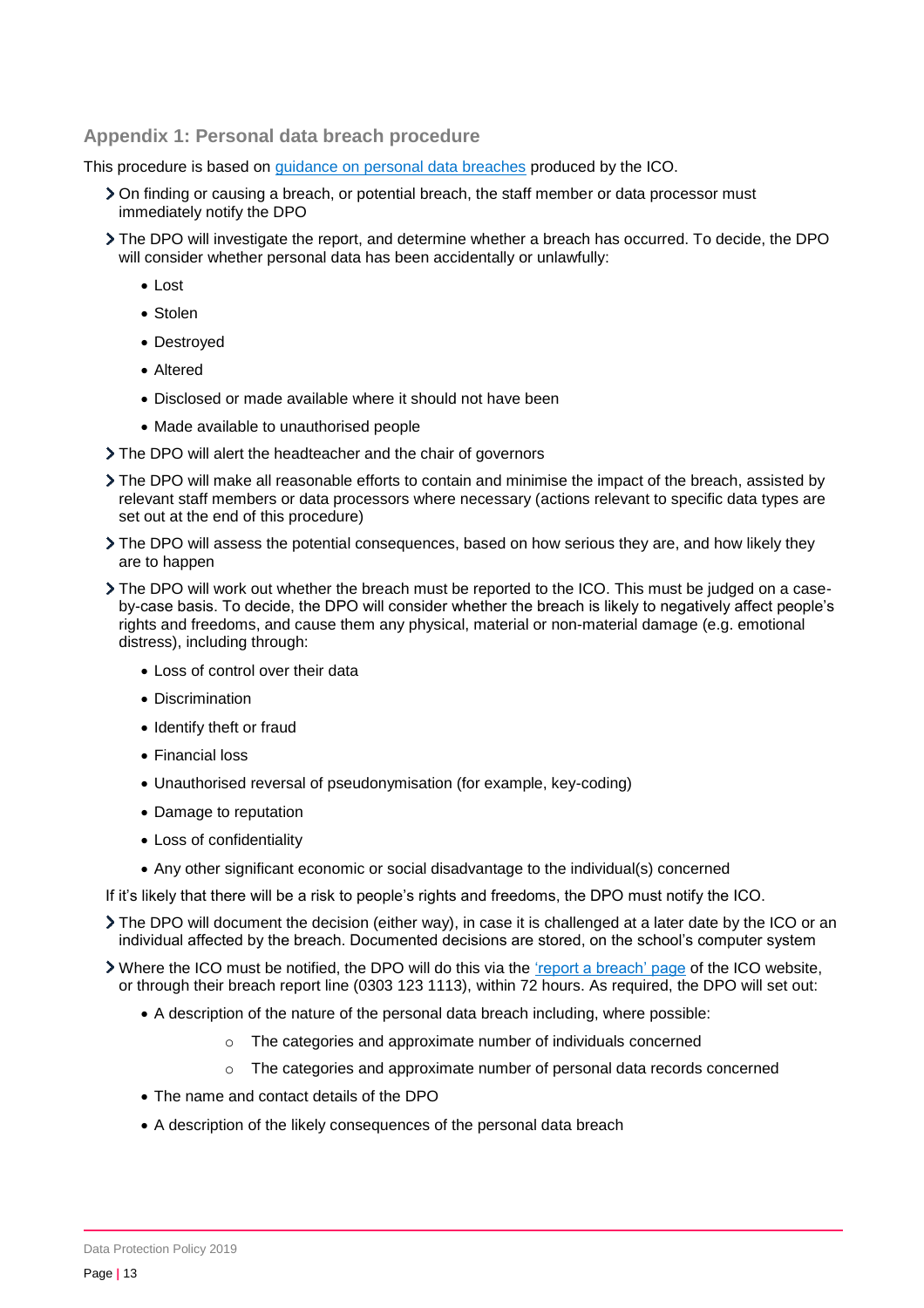- A description of the measures that have been, or will be taken, to deal with the breach and mitigate any possible adverse effects on the individual(s) concerned
- If all the above details are not yet known, the DPO will report as much as they can within 72 hours. The report will explain that there is a delay, the reasons why, and when the DPO expects to have further information. The DPO will submit the remaining information as soon as possible
- The DPO will also assess the risk to individuals, again based on the severity and likelihood of potential or actual impact. If the risk is high, the DPO will promptly inform, in writing, all individuals whose personal data has been breached. This notification will set out:
	- A description, in clear and plain language, of the nature of the personal data breach
	- The name and contact details of the DPO
	- A description of the likely consequences of the personal data breach
	- A description of the measures that have been, or will be, taken to deal with the data breach and mitigate any possible adverse effects on the individual(s) concerned

As above, any decision on whether to contact individuals will be documented by the DPO.

- $\triangleright$  The DPO will notify any relevant third parties who can help mitigate the loss to individuals for example, the police, insurers, banks or credit card companies
- The DPO will document each breach, irrespective of whether it is reported to the ICO. For each breach, this record will include the:
	- Facts relating to the breach
	- Effects
	- Action taken to contain it and ensure it does not happen again (such as establishing more robust processes or providing further training for individuals)

Records of all breaches will be stored, on the school's computer system

The DPO and headteacher will meet to review what happened and how it can be stopped from happening again. This meeting will happen as soon as reasonably possible

#### **Actions to minimise the impact of data breaches**

We will take the actions set out below to mitigate the impact of different types of data breach, focusing especially on breaches involving particularly risky or sensitive information. We will review the effectiveness of these actions and amend them as necessary after any data breach.

#### **Special category data (sensitive information) being disclosed via email (including safeguarding records)**

- If special category data is accidentally made available via email to unauthorised individuals, the sender must attempt to recall the email as soon as they become aware of the error
- Members of staff who receive personal data sent in error must alert the sender and the DPO as soon as they become aware of the error
- If the sender is unavailable or cannot recall the email for any reason, the DPO will ask the ICT department to recall it
- In any cases where the recall is unsuccessful, the DPO will contact the relevant unauthorised individuals who received the email, explain that the information was sent in error, and request that those individuals delete the information and do not share, publish, save or replicate it in any way
- The DPO will ensure we receive a written response from all the individuals who received the data, confirming that they have complied with this request
- The DPO will carry out an internet search to check that the information has not been made public; if it has, we will contact the publisher/website owner or administrator to request that the information is removed from their website and deleted